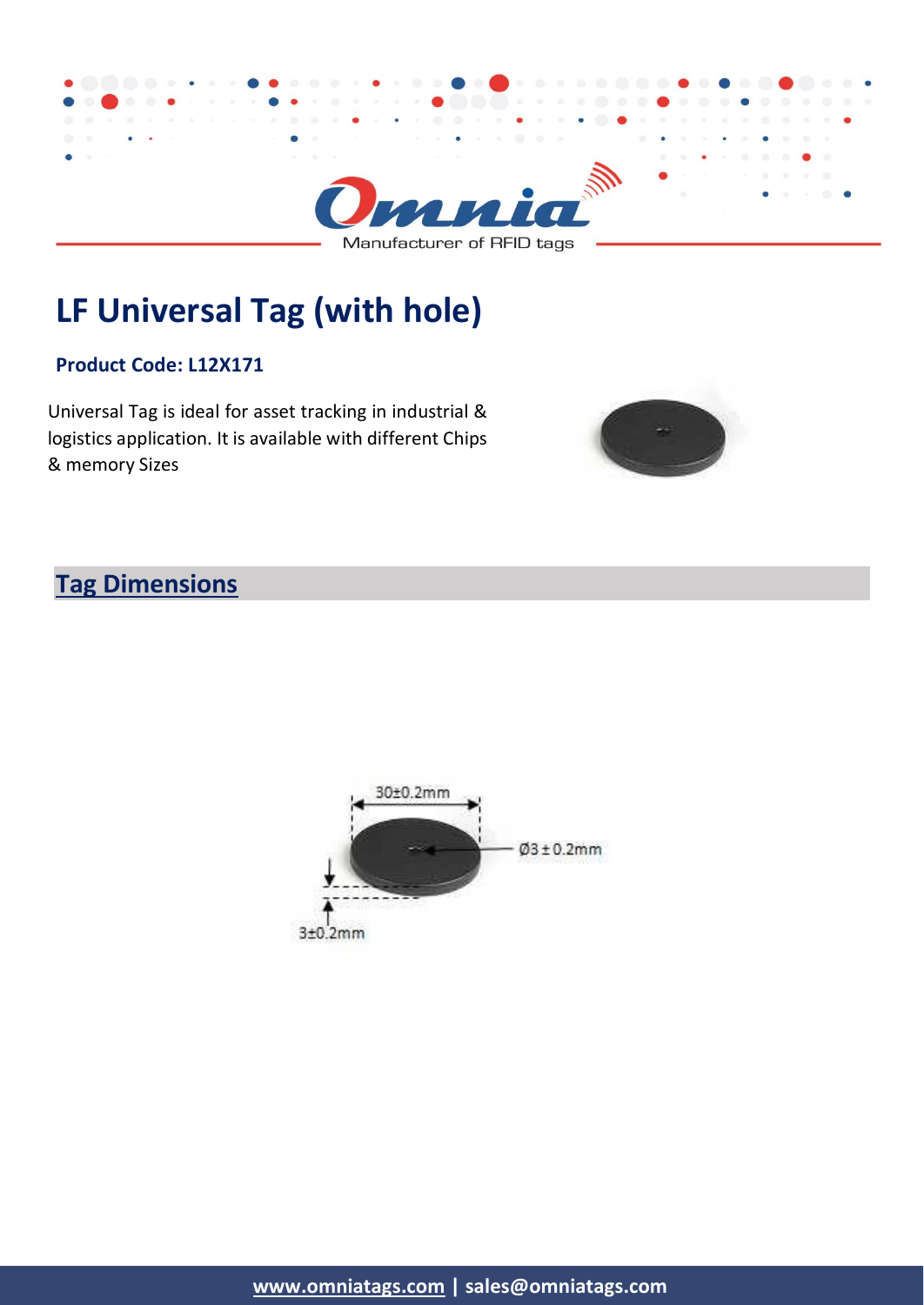| <b>Electrical Specifications</b>                           |                                                                                                                                                 |                                     |                   |  |
|------------------------------------------------------------|-------------------------------------------------------------------------------------------------------------------------------------------------|-------------------------------------|-------------------|--|
| Air Interface Protocol                                     | ISO/IEC 11784/85, Read Only Mode                                                                                                                |                                     |                   |  |
| Operational Frequency**                                    | 125kHz (134.2kHz on request)                                                                                                                    |                                     |                   |  |
| Chip**                                                     | EM4200                                                                                                                                          |                                     |                   |  |
|                                                            | 128-bit laser programmed ROM (64- & 96-bit option available)                                                                                    |                                     |                   |  |
|                                                            | Several options of data rate and data encoding<br>❖ Bi phase 32 & 64 RF clock per bit<br>❖ PSK 16 RF clock per bit<br>❖ FSK2 50RF clock per bit | Manchester 32 & 64 RF clock per bit |                   |  |
| Read Range*                                                | Up to 80 mm on GIS TS - RW 38 Plus reader                                                                                                       |                                     |                   |  |
| Operating temperature                                      | -40 $^{\circ}$ C to +80 $^{\circ}$ C                                                                                                            |                                     |                   |  |
| Storage temperature                                        | -40 $^{\circ}$ C to +80 $^{\circ}$ C                                                                                                            |                                     |                   |  |
| Ingress protection rating                                  | <b>IP66</b>                                                                                                                                     |                                     |                   |  |
| Attachment***                                              |                                                                                                                                                 | Riveting/ Screw / Adhesive          |                   |  |
| Applicable surface                                         | Metal, Wooden, Plastic                                                                                                                          |                                     |                   |  |
| <b>Physical and Mechanical Specification</b>               |                                                                                                                                                 |                                     |                   |  |
| Diameter                                                   | $\varnothing$ 30 mm                                                                                                                             | $\varnothing$ 25 mm                 | $\phi$ 20 mm      |  |
| <b>Thickness</b>                                           | 3.0 <sub>mm</sub>                                                                                                                               | 3.0 <sub>mm</sub>                   | 3.0 <sub>mm</sub> |  |
| Weight                                                     | 2.0 <sub>gm</sub>                                                                                                                               | 1.3 <sub>gm</sub>                   | 1.0 <sub>gm</sub> |  |
| <b>Hole Diameter</b>                                       | $\varnothing$ 3.0 mm                                                                                                                            | $\varnothing$ 3.0 mm                | Without hole      |  |
| Tag Code                                                   | L123171                                                                                                                                         | L122171                             | L121171           |  |
| Encasement                                                 | PC/ABS                                                                                                                                          |                                     |                   |  |
| Colour**                                                   | <b>Black</b>                                                                                                                                    |                                     |                   |  |
| <b>Quality Assurance</b>                                   | 100% reader tested                                                                                                                              |                                     |                   |  |
| <b>Chemical Resistance</b>                                 |                                                                                                                                                 |                                     |                   |  |
| Resistant to continuous exposure to salt water for 2 hours |                                                                                                                                                 |                                     |                   |  |
|                                                            |                                                                                                                                                 |                                     |                   |  |

Resistant to continuous exposure to motor oil for 2 hours

Additionally, abrasion resistant against HCL and IPA